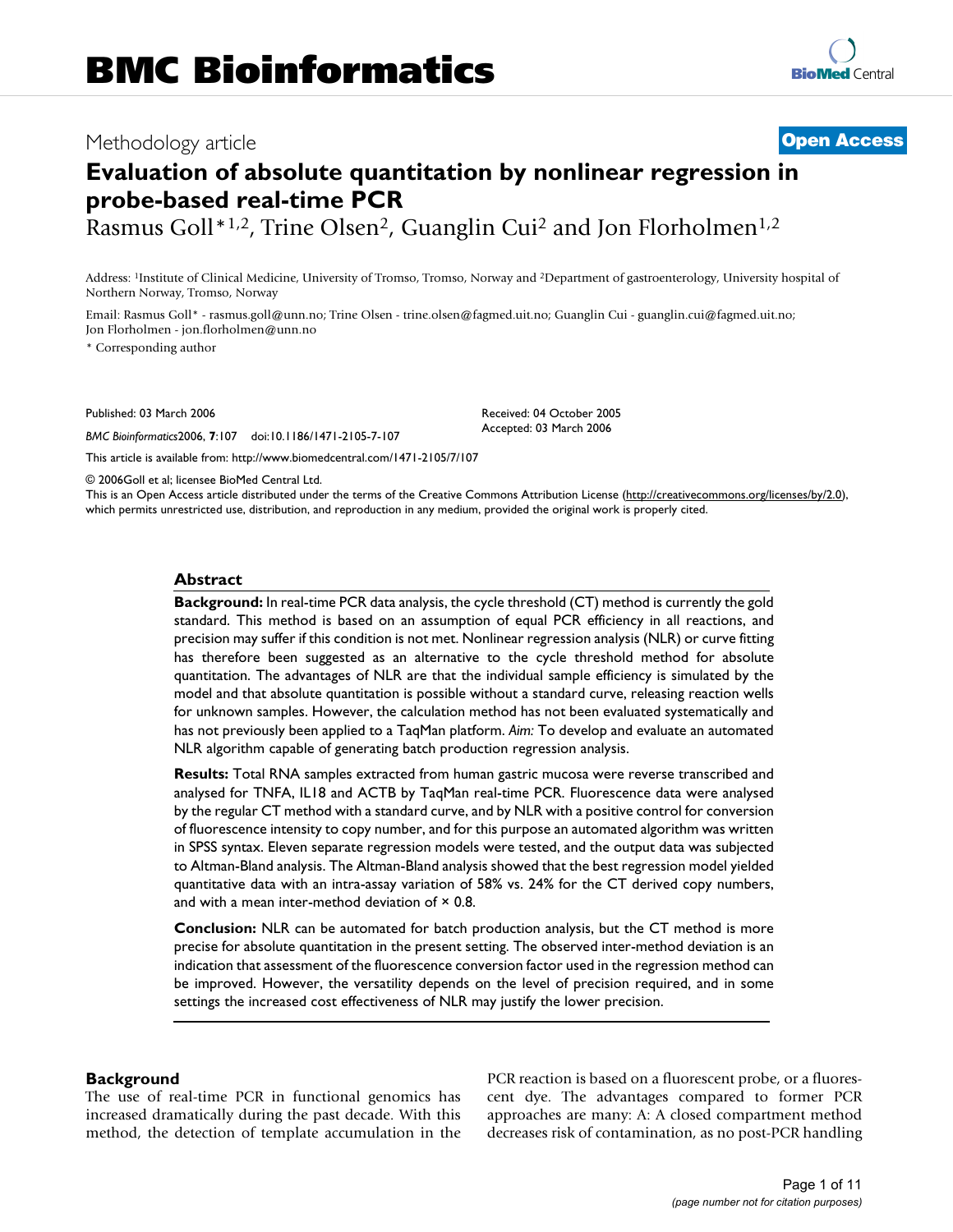

**Figure 1** 

**Sigmoidal curve fitting.** A sigmoidal curve fit of fluorescence data from a real-time experiment (ACTB). Observed fluorescence plotted as data points (o), predicted fluorescence shown as a curve. The data set in this example is not background corrected.

is necessary. B: The data used for calculation of quantity are collected as the PCR reaction runs, reducing the time span from pre-PCR procedures to final results are available. C: Compared to endpoint analyses of PCR reactions, real-time PCR is unmatched in precision – and D: An extreme dynamic range of  $7-8 \log_{10} [1,2]$ .

In the software currently available, analysis of real-time data is generally based on the "cycle-threshold" (CT) method. Some packages offer curve-smoothing and normalisation, but the basic CT algorithm remains unchanged. Threshold fluorescence is calculated from the initial cycles, and in each reaction the CT value is defined by the fractional cycle at which the fluorescence intensity equals the threshold fluorescence. A standard curve can be used for absolute quantitation, or the comparative CT method can be used for relative quantitation [3].

The CT method is quite stable and straightforward, so why try to complicate things? The answer is that the precision of estimates is impaired if efficiency is not equal in all reactions. Uniform reaction efficiency is the most important assumption of the CT method. The simplest estimate of individual sample efficiency is calculated from the slope of the first part of the log-linear phase [4], and can be used for identification of outliers or correction of values from individual samples. The sigmoid curve fit or non-linear regression (NLR) [5], on the other hand, assumes a dynamic change in efficiency and closely resembles the observed course of fluorescence accumulation during the whole reaction. A further advantage of regression analysis is the possibility to generate estimates of initial copy number directly from the regression estimates, eliminating the need for a standard curve [6]. In small study series, the standard curve may be the best choice – but in a high-throughput production lab, elimination of the standard curve could liberate time and resources.

The first obstacle to the use of NLR is that the algorithm needs to be automated. The second and more important obstacle is that proper evaluation is missing both of the comparison of NLR with the CT method, and of the performance of NLR with probe-based chemistry. We therefore decided to develop and evaluate an automated regression model, to test if NLR is a real alternative to the traditional CT method.

### **Results**

Figure 1 shows an example of a curve-fit generated by NLR. In models 6, 9 and 11, one or more regressions returned bad fits (defined as generation of "impossible values" such as negative F*max*, etc.). In figure 2, plots of NLR- vs. CT-generated data are shown. Most models show a fair correlation. Models 3, 8, and 10 have higher bias than the rest, and the error is higher in models 2, 8, and 10. Models with one or more "bad fits" are not shown.

Altman-Bland plots were made of the numerical differences between duplicates (error) vs. duplicate means for each dataset and each regression model and the CT method. These plots showed an increase of error with increasing mean (an example of this is shown in figure 3). However, a  $log_{10}$  transformation of all final estimated values could resolve this pattern, and the error plots showed independence (figure 4 compares intra-assay variation with model 4 and with the CT method – for all assays). The intra-assay variation could then be characterised by a 95 percentile of the observed errors. The inverse  $log_{10}$  of this percentile can be interpreted as factor variation and recalculated to a percentage, as presented in table 2.

The mean copy number of duplicates was then analysed in plots of differences between NLR- and CT-derived values (bias) vs. means (of NLR- and CT-derived values). Again, independence could be observed after  $log_{10}$  transformation of the copy number values, but not in the raw data. In each experiment there was a relative bias, but when comparing the different experiments the bias was clearly not systematic. In figure 5, the bias of model 4 is shown in an Altman Bland plot containing data from all three experiments. The distribution of the data clouds indicates that each conversion factor varies between experiments in a random manner.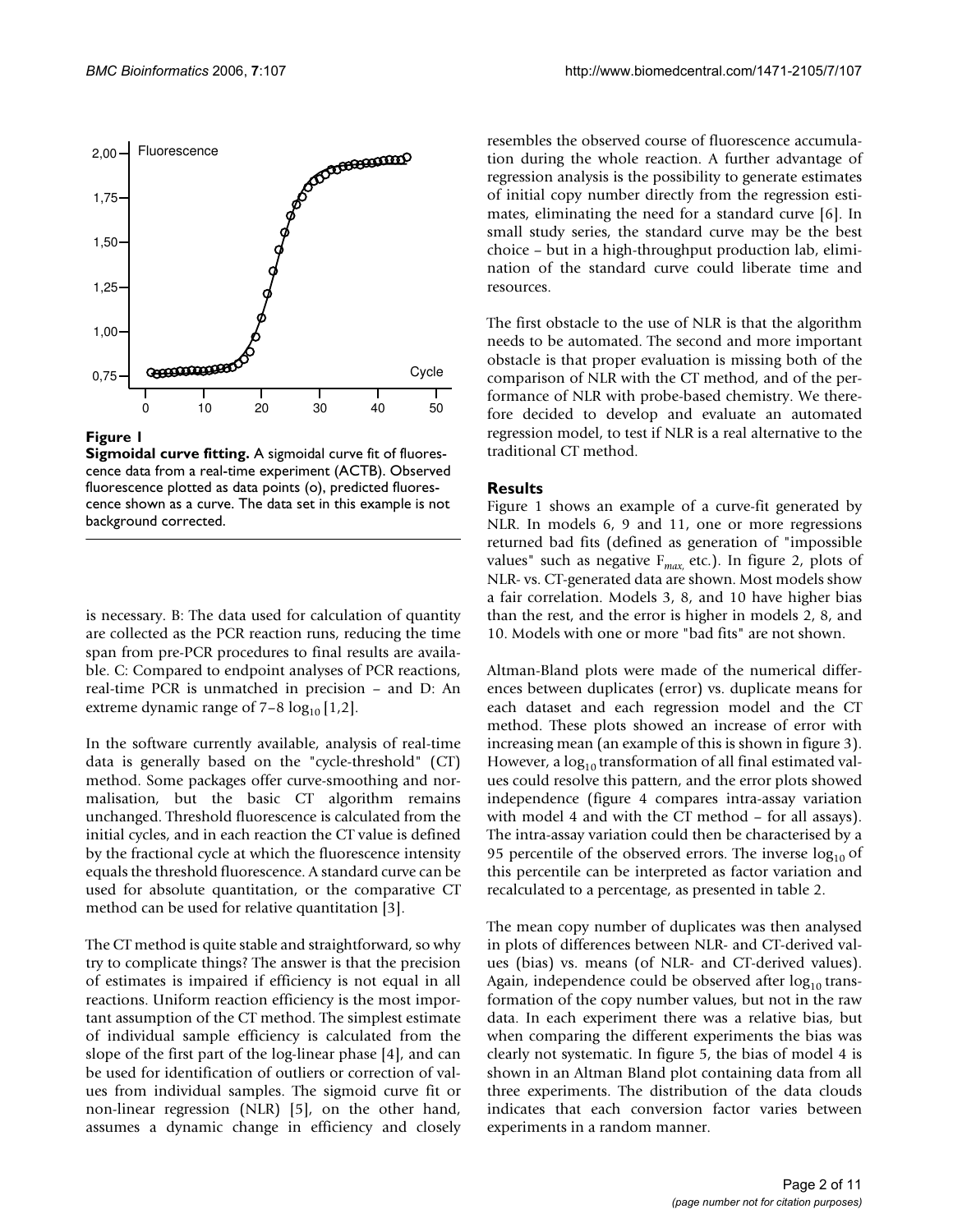

**Plots of copy numbers by NLR vs. CT.** ACTB mRNA measured by real-time PCR on extracts from human gastric mucosa. Plots show values (copies/µL) derived by NLR (Y-axis) vs. by CT (X-axis). A line of identity is inserted in each plot. Models that produced one or more bad fits are not shown.

The calculated conversion factors ranged from 7.96E+10 to 3.07E+11 copies/fluorescence unit. Table 2 offers an overview of all models tested and key figures of their performance. The error percentiles stated are calculated on pooled data from all 3 assays, and the bias values are means of pooled numerical bias. As can be seen in figure 5, a simple average of pooled values would yield an erroneously low estimate of the bias, so the overall bias of each regression model has been calculated as an average of numerical bias values. For evaluation of the modifications applied, table 3 offers an overview of resulting R2 mean, error, and bias changes.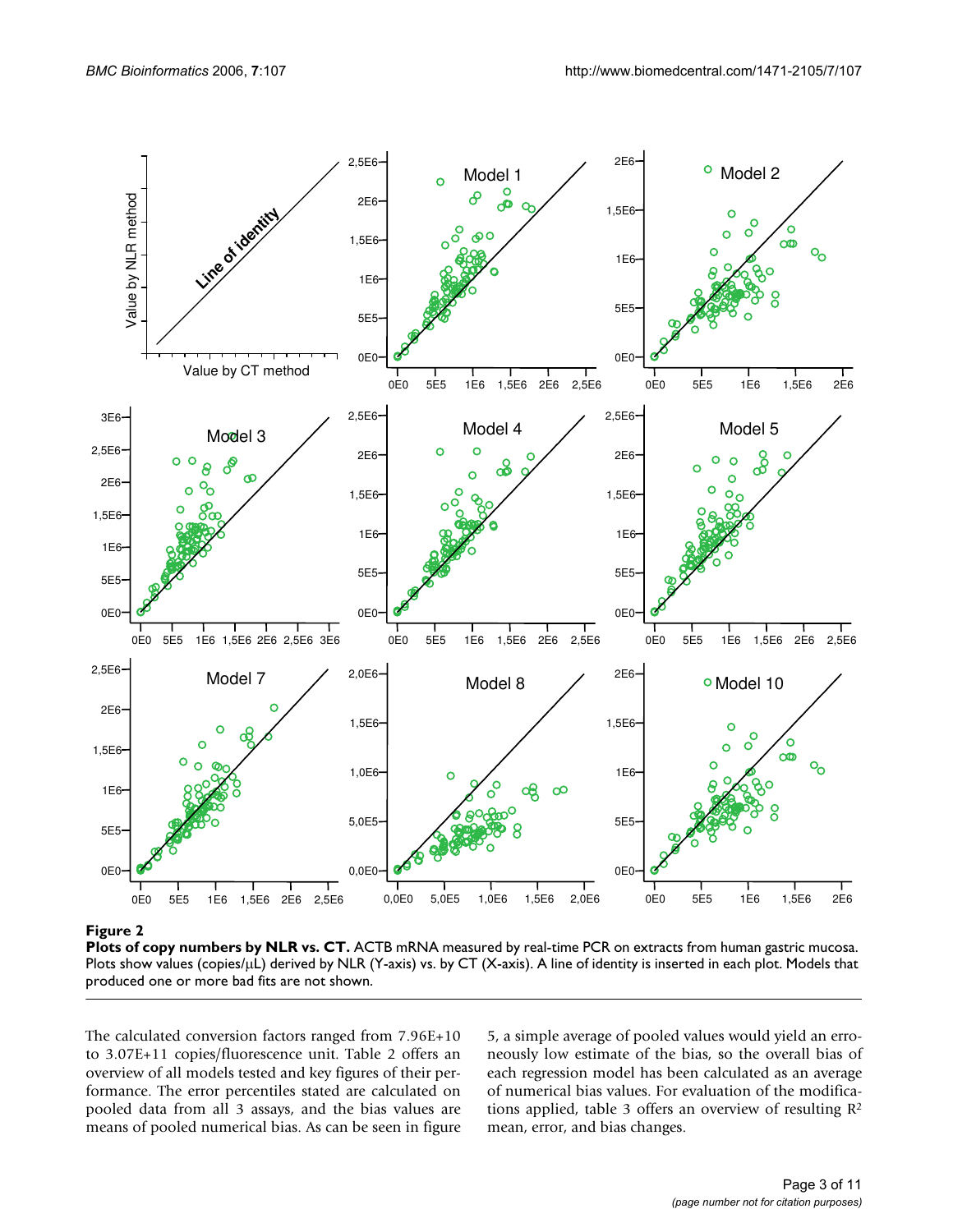

**Error vs. mean shows independence following log<sub>10</sub> transformation.** Data generated from real-time RT-PCR assay for IL18 on RNA extracts from human gastric mucosa. Upper left plot shows error (numerical difference between duplicate values) vs. mean (of duplicate values) for values derived by the NLR method. As the error tends to increase with the mean, a plot based on  $log_{10}$  transformed copy numbers is shown (upper right), and independence can be observed. The same pattern was observed for the bias (difference between NLR- and CT-generated values), in the lower left plot. Again, a  $log_{10}$  transformation of the copy number values (lower right) can remove the trend, and independence can be observed.

### **Discussion**

### *CT method*

In the CT method equal efficiency in all reactions is assumed, and the impact of this assumption on final estimates has been underlined previously [4,7,8]. Tichopad

[4] presented a standardised, automatable algorithm for estimation of sample specific efficiency, and a similar approach was published by Ramakers et al [8]. These models calculate efficiency at the early log-linear phase, and assume homogenous efficiency before that. However,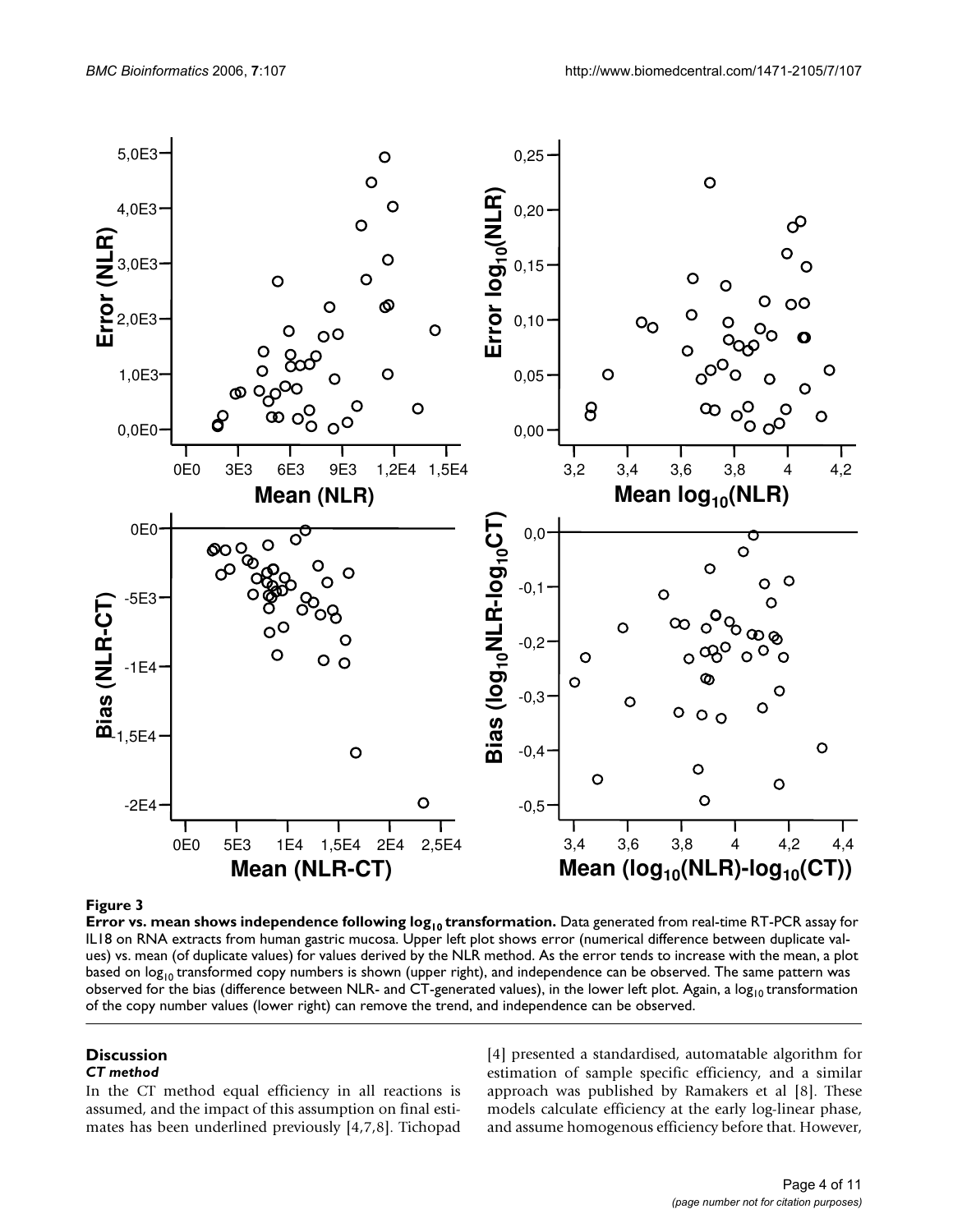

**Intra-assay variation by the NLR (model 4) and by the CT method.** Real-time RT-PCR data for ACTB, IL18 and TNFA on RNA extracts from human gastric mucosa. Plots show intra-assay variation or error (difference between duplicate values) vs. mean (of duplicates) calculated from  $log_{10}$  transformed copy number values. The left column is NLR data from model 4, the right column is CT-derived values. The errors observed seem to be independent of mean values. A 95 percentile of these data can then be calculated for evaluation of assay performance. Generally, the intra-assay variation is lower in CTmethod derived values.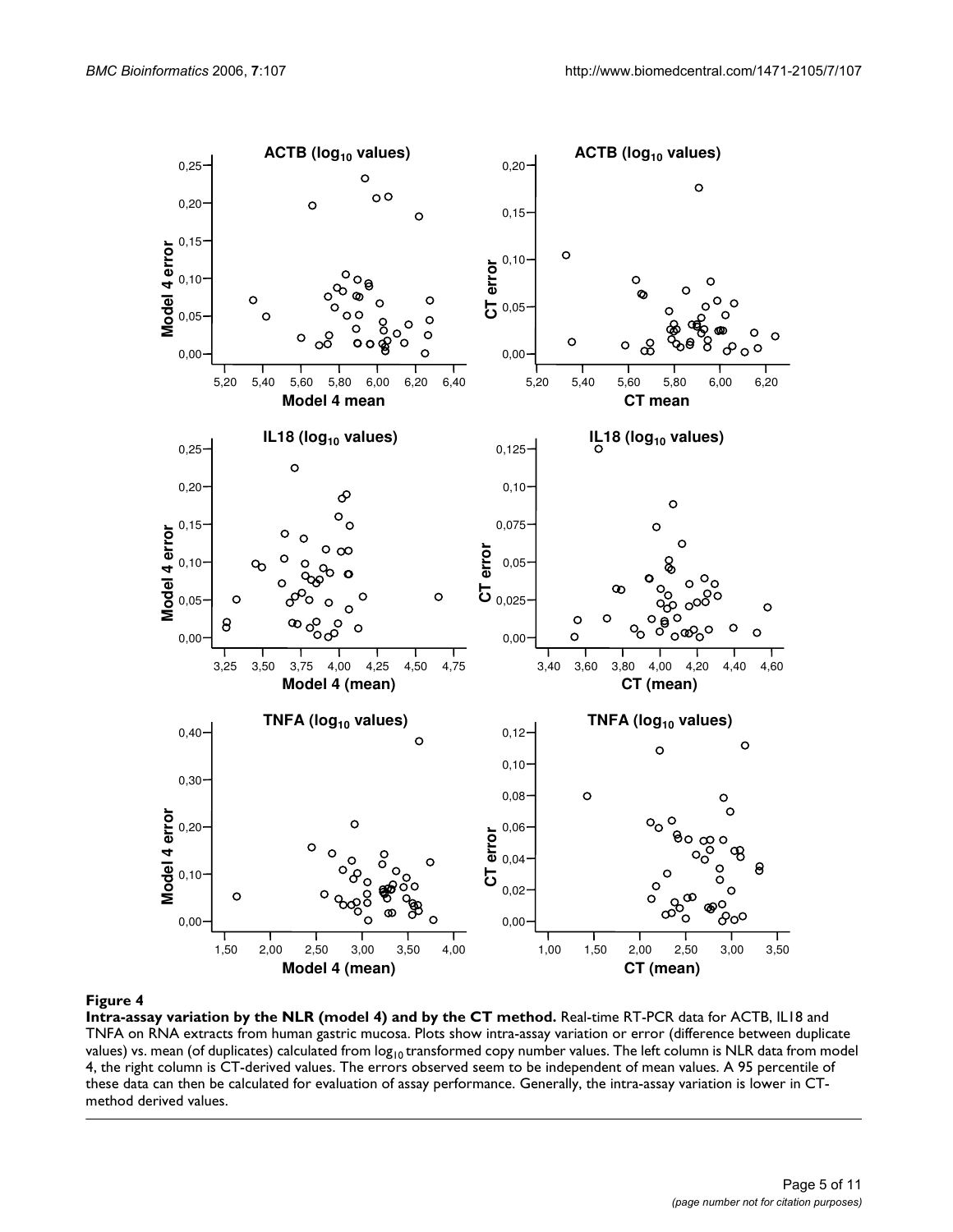

**Bias between the NLR and the CT method.** Real-time RT-PCR data for ACTB, IL18 and TNFA on RNA extracts from human gastric mucosa – a graphical representation of the observed bias between NLR and CT methods (intermethod agreement or inter-assay variation) in all three assays tested in this study. The final estimated copy numbers were transformed by  $log_{10}$  before calculation of bias. For these methods to be freely interchangeable, the bias plots should form a cloud around the zero line.

calculation of sample specific efficiency was also evaluated by Peirson et al [9], who concluded that this approach was good for detection of outliers, but individual efficiency correction did not improve the precision of absolute quantitation.

The CT method has also been combined with curvesmoothing to obtain background correction and data smoothing (in the soFAR software package [10] and by Larionov et al [11], who also included amplitude normalisation). The latter approach may produce nice curves, but especially amplitude normalisation will change the slope of the log-linear phase and thereby mask differences in reaction efficiency.

### *NLR*

Theoretically, a calculation of template accumulation that mimics the dynamic change in PCR efficiency, and includes a larger array of the collected fluorescence data, could be more precise than the CT method. Alternatives to CT-based calculation have been suggested previously [5,6,12,13]. One model that assumes a dynamic change in efficiency is the sigmoidal curve fit [5], though limitations apply [6,12]. Especially the late plateau phase of the reaction is difficult to fit in this mathematical model. Rutledge suggested removal of observations from the late plateau phase to increase goodness-of-fit to the remaining data. Principal objections aside, the latter approach is less well

suited for automation. To solve this problem we tested weighted analysis, which performed well in automation but unfortunately did not improve the precision of estimates.

### *Automation*

Algorithms for this type of analysis should be independent on user input apart from the raw data, to eliminate user-dependent bias. In general, "mass production" techniques should be used with caution in complicated regression models, as small errors may impair the precision of the final estimates [14]. Of the models initially investigated in this study, three produced one or more bad fits when automated – which illustrates a potential disadvantage of NLR when compared to CT analysis. The remaining eight models seemed robust, and could be evaluated more thoroughly.

### *Model evaluation*

The R<sup>2</sup> value can be interpreted as "the amount of observed variation explained by the regression model". The mean R<sup>2</sup> values in table 2 show that all models generated values above 0.99. Obviously, differences in the 3rd decimal place of R2 are not a good measure of model performance, so the Altman-Bland method is more informative.

In the present study, the gold standard CT method has an intra-assay variation (error) of 24%, which is close to previously reported values [15]. This error is a sum of the inaccuracies in fluorescence measurement, thermocycling, pre-PCR procedures, and the CT fractional cycle estimate. Most of these inaccuracies are common to both calculation methods. In NLR, 4 or 5 variables are estimated in each analysis ( $C_{1/2}$ ,  $F_{\text{max}}$ , k,  $F_{\text{b}}$ , *f*), and each of these estimates contain intrinsic error. Thus, the resulting intra-assay variation is a combination of inaccuracies in the pre-PCR procedures, equipment errors, and errors in the variable estimates. Thus, in effect at least 35% of the total 59% error in model 4 is generated by the mathematical model itself.

Of the four different modifications to the original model tested, changes in  $\mathbb{R}^2$  were minute – but in terms of error all modifications tested had a negative impact on the model, probably due to the increased number of variables estimated. Model 4 ( $log_{10}$  transformation of raw data) produced marginally lower bias and marginally higher error, and this is the only modification that was not directly harmful to model performance.

The high-performance assays used in this study are an optimal setting for CT analysis, and our evaluation may therefore be quite conservative in terms of demonstrating the advantages of NLR. In assays with varying PCR effi-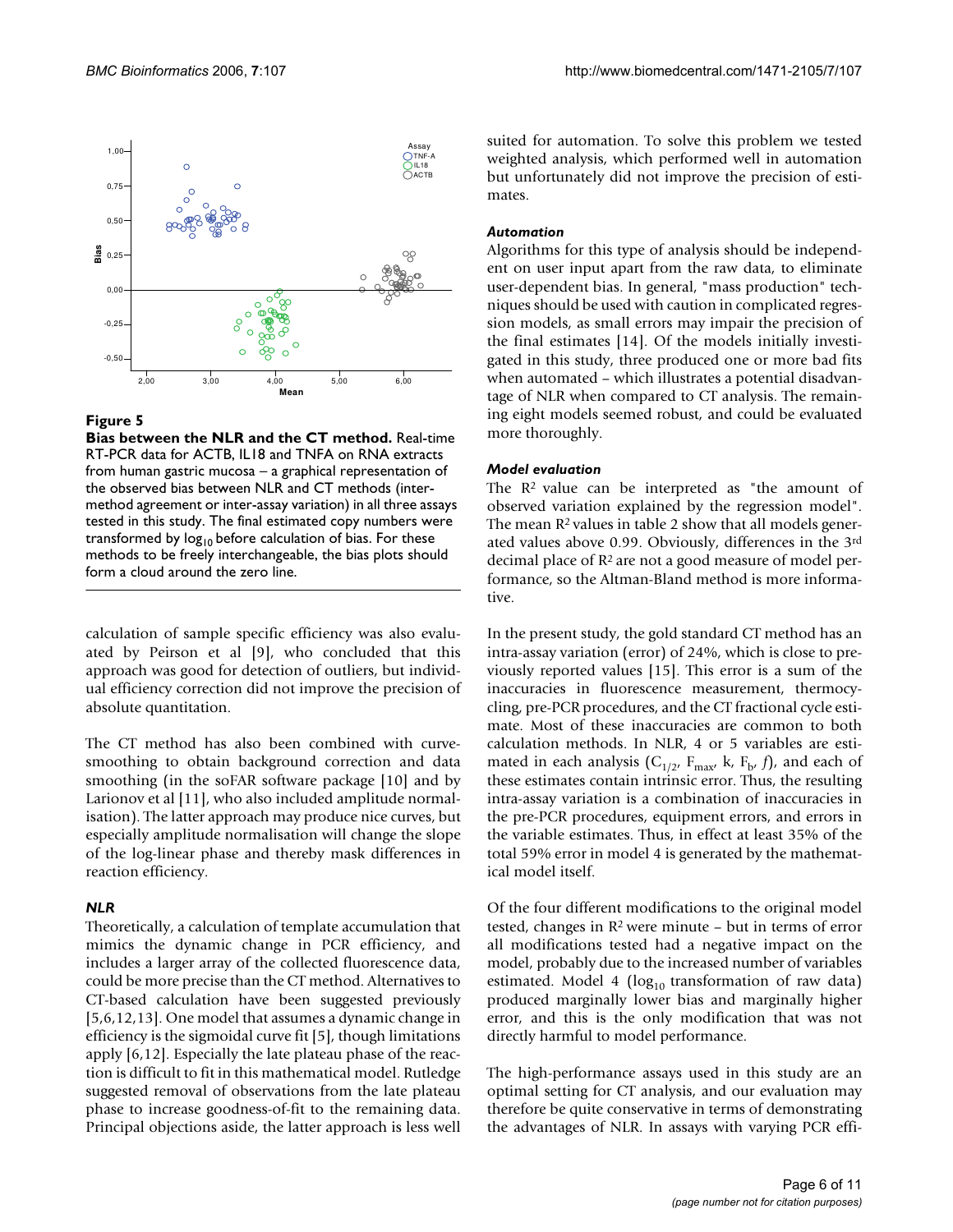| Assay       | Primer  | Sequence                                      |
|-------------|---------|-----------------------------------------------|
| <b>ACTB</b> |         | PubMed accession number: BC002409             |
|             | Forward | 5' TGCCGACAGGATGCAGAAG 3'                     |
|             | Reverse | 5' GCCGATCCACACGGAGTACT 3'                    |
|             | Probe   | FAM 5' AGATCAAGATCATTGCTCCTCCTGAGCGC 3' TAMRA |
| <b>TNFA</b> |         | PubMed accession number: X01394               |
|             | Forward | 5' CACGCTCTTCTGCCTGCTG 3'                     |
|             | Reverse | 5' GATGATCTGACTGCCTGGGC 3'                    |
|             | Probe   | FAM 5' CCAGAGGGAAGAGTTCCCCAGGGAC 3' TAMRA     |
| ILI8        |         | PubMed accession number: BC007461             |
|             | Forward | 5' ATCGCTTCCTCTCGCAACA 3'                     |
|             | Reverse | 5' CATTGCCACAAAGTTGATGCA 3'                   |
|             | Probe   | FAM 5' CAGGAATAAAGATGGCTGCTGAACCAG 3' TAMRA   |

#### **Table 1: The primer and probe sequences used in TaqMan PCR**

Primers and probes were generated by Primer Express 1.0 using sequence data from Pubmed. All assays cross exon splicing points in order to avoid detection of genomic DNA. Following assay design, specificity was double-checked by a BLAST search on the NCBI website.

ciency, the NLR method may yet prove to be more precise than the CT method. This, however, awaits systematic evaluation.

### *Conversion factor*

The use of an absolute conversion factor, or optical calibration, has been evaluated previously in different analysis models [6,13]. The three data clouds in figure 5 were generated with separate conversion factors, and their distribution shows a pattern of random variation, underlining that our conversion factor assessment was inaccurate. However, the conversion factor only affects the absolute sample value and not the intra-assay variation, nor the rank position of a sample in the data set.

Probe-based chemistry theoretically offers a stoichiometric calibration, as each probe has one reporter and one quencher molecule. In effect, the conversion factor should be universal and independent on the template measured. The conversion factors calculated in this series ranged  $\times$ 3.9 from lowest to highest, and this also indicates that the precision of our conversion factors was less than optimal. Stoichiometric calibration was investigated in detail by Swillens et al [13], who lowered probe concentration to define probe as the limiting factor of fluorescence accumulation. This approach assumes a precise probe concentration and a 100% conjugation and purity. As the problem of signal to noise ratio is inherent in all probebased assays, a reduction of probe concentration lowers the detection window even further and may impair precision.

### *Alternative mathematical models*

For curve smoothing combined with the CT method, the sigmoidal curve fit may not be optimal – as the Gompertz function [16] shows a better fit both with the steep increase phase and the late plateau phase. The Gompertz algorithm is not suitable for estimation of initial fluorescence, though (tested, not shown).

To calculate the initial copy number accurately, the efficiency of each cycle must be estimated:

$$
N_0 = \frac{N_{CT}}{E_0 \times E_1 \times \ldots \times E_{CT-1}}
$$

In theory each of these efficiencies could be measured directly on the fluorescence curve. In practice, however, only a few points on the PCR curve yield workable efficiency estimates because the early plateau phase is dominated by background noise. Rutledge recently proposed an alternative model for estimation of maximal efficiency based on the sigmoidal model [17]. As the efficiency is directly calculable in the log-linear phase [4], the important extremes of efficiency ( $E_0$  and  $E_{CT}$ ) can be assessed. Further work will show if this model is workable, or if it will fall short on the problem of multiple estimates.

### **Conclusion**

NLR is automatable and may be a powerful tool for analysis of fluorescence data from real-time PCR experiments. The unfavourable signal to noise ratio of the probe-based assays did not impair NLR analysis. The versatility of NLR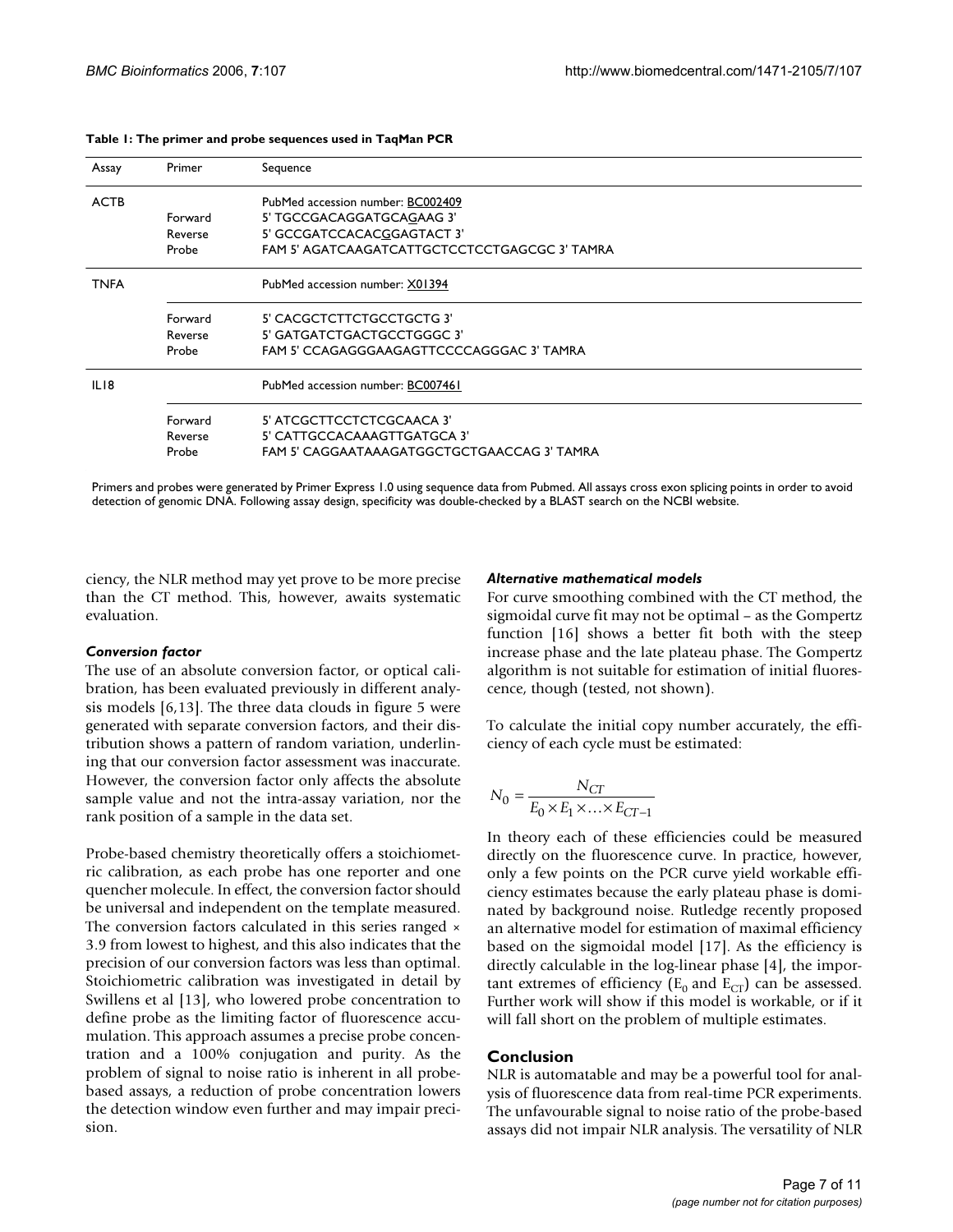|                | <b>Regression Model</b> |                   |               |                      | <b>Results</b>  |            |                       |                       |
|----------------|-------------------------|-------------------|---------------|----------------------|-----------------|------------|-----------------------|-----------------------|
|                | Backgr. Corr.           | $Log10$ transform | Weight        | Baseline drift corr. | <b>Bad fits</b> | Mean $R^2$ | Intra-assay variation | <b>Numerical Bias</b> |
|                | No                      | No                | No.           | No.                  | <b>No</b>       | 0.9987     | 58 %                  | 89%                   |
| $\overline{2}$ | No                      | No                | No.           | Yes                  | No              | 0.9988     | 83 %                  | 102%                  |
| 3              | No                      | No                | $\leftarrow$  | Yes                  | No              | 0.9982     | 80 %                  | 121%                  |
| 4              | No                      | Yes               | No.           | No                   | No.             | 0.9987     | 59 %                  | 85 %                  |
| 5              | No                      | Yes               | <b>No</b>     | Yes                  | <b>No</b>       | 0.9991     | 94 %                  | 97%                   |
| 6              | No                      | Yes               | $\leftarrow$  | Yes                  | Yes             | 0.9986     | 104%                  | 130 %                 |
| 7              | No                      | Yes               | $\rightarrow$ | Yes                  | No              | 0.9985     | 101%                  | 115%                  |
| 8              | Yes                     | No                | $\leftarrow$  | No.                  | No              | 0.9978     | 94 %                  | 166 %                 |
| 9              | Yes                     | Yes               | $\rightarrow$ | No                   | Yes             | 0.9768     | 29963 %               | 340 %                 |
| 10             | Yes                     | No                | No.           | No                   | No.             | 0.9922     | 83 %                  | 102%                  |
| $\mathbf{H}$   | Yes                     | Yes               | No.           | No.                  | Yes             | 0.9607     | 36336 %               | 526 %                 |
| <b>CT</b>      | Yes                     |                   |               |                      |                 |            | 24 %                  |                       |

**Table 2: An overview of regression models and key performance measures**

An overview of the 11 regression models evaluated. In the left part of the table, the modifications of each model are stated. In the right part of the table, key features of the analysis are shown. Arrows in the weight column indicate early plateau phase ( $\leftrightarrow$ ).

depends on the precision needed – but if adaptable, this analysis method may save both time and resources in the laboratory. Further work is needed as to improve precision of the fluorescence-copy number conversion factor in order to reduce the bias observed in this study.

It is indeed possible to obtain absolute quantitation from real-time data without a standard curve. In an optimised assay, however, the CT method remains the gold standard due to the inherent errors of the multiple estimates used in NLR.

### **Methods**

### *RNA extraction*

Forty-four biopsies of human gastric mucosa, collected by endoscopy of outpatients referred for dyspepsia, were included in this study after written informed consent. Biopsies were stored in *RNA-Later* (Ambion, Austin, Texas, USA) until extraction by the *Trizol* method (Invitrogen, Carlsbad, California, USA) according to the manufacturer's instructions. A standardised amount of total RNA (1µg) was reverse transcribed by *Superscript II* (Invitrogen), and cDNA was stored at -70°C. Samples were measured in duplicate by real-time PCR in an ABI-Prism 7900 instrument using *TaqMan* chemistry and SDS 2.1 software (Applied Biosystems, Foster City, California, USA), and a standard protocol in 25µL format. Three different templates were measured; table 1 shows the primers and probes, manufactured as custom oligos by Eurogentec, Seraing, Belgium. The absolute standard was produced by serial dilution of a dsDNA PCR product, purified by gel band analysis/extraction (GFX columns, Amersham, Piscataway, NJ, USA), sequenced (BigDye 2.0, Applied Biosystems) and quantified by spectrophotometry (Eppendorf Biophotometer, Hamburg, Germany). Based on repeated standard curves, all three assays performed

well with calculated mean efficiencies above 1.99, and standards with concentrations of 100 copies/ $\mu$ L or more yielded CT values with a narrow 95%CI. At lower concentrations (10 and 1 copies/ $\mu$ L) CT values showed increasing standard error, compatible with increasing stochastic effects at low concentrations. The assays chosen have different expression levels in the tissue analysed (ACTB>IL18>TNFA). Raw fluorescence readings were exported from SDS as "clipped" text files which are readable by the statistics software. Regression analysis was performed in SPSS 12.0.1 (SPSS Inc., Chicago, Illinois, USA).

### *Regression models*

The primary regression model used for curve fitting has been published previously [5,6]:

Equation 1: 
$$
F_C = \frac{F_{\text{max}}}{1 + e} + F_b
$$
 Where  $F_C$  is fluorescent   
1 +  $e^{-\left(\frac{C - C_{1/2}}{k}\right)}$ 

cence at cycle *C*;  $F_{max}$  is the maximal fluorescence intensity; *C* is cycle number;  $C_{1/2}$  is the fractional cycle at half of maximal fluorescence; *k* is a slope constant related to PCR efficiency; and  $F_b$  is the background fluorescence.

This equation was tested with combinations of additional mathematical modifications to increase goodness-of-fit  $(R<sup>2</sup>$  closer to 1), as described below. For an overview of the 11 regression models, see table 2.

### *Baseline drift correction*

In most of the reactions a slight, but significant linear increase of background fluorescence was observed. This baseline drift could be corrected by the introduction of a linear term in the regression model: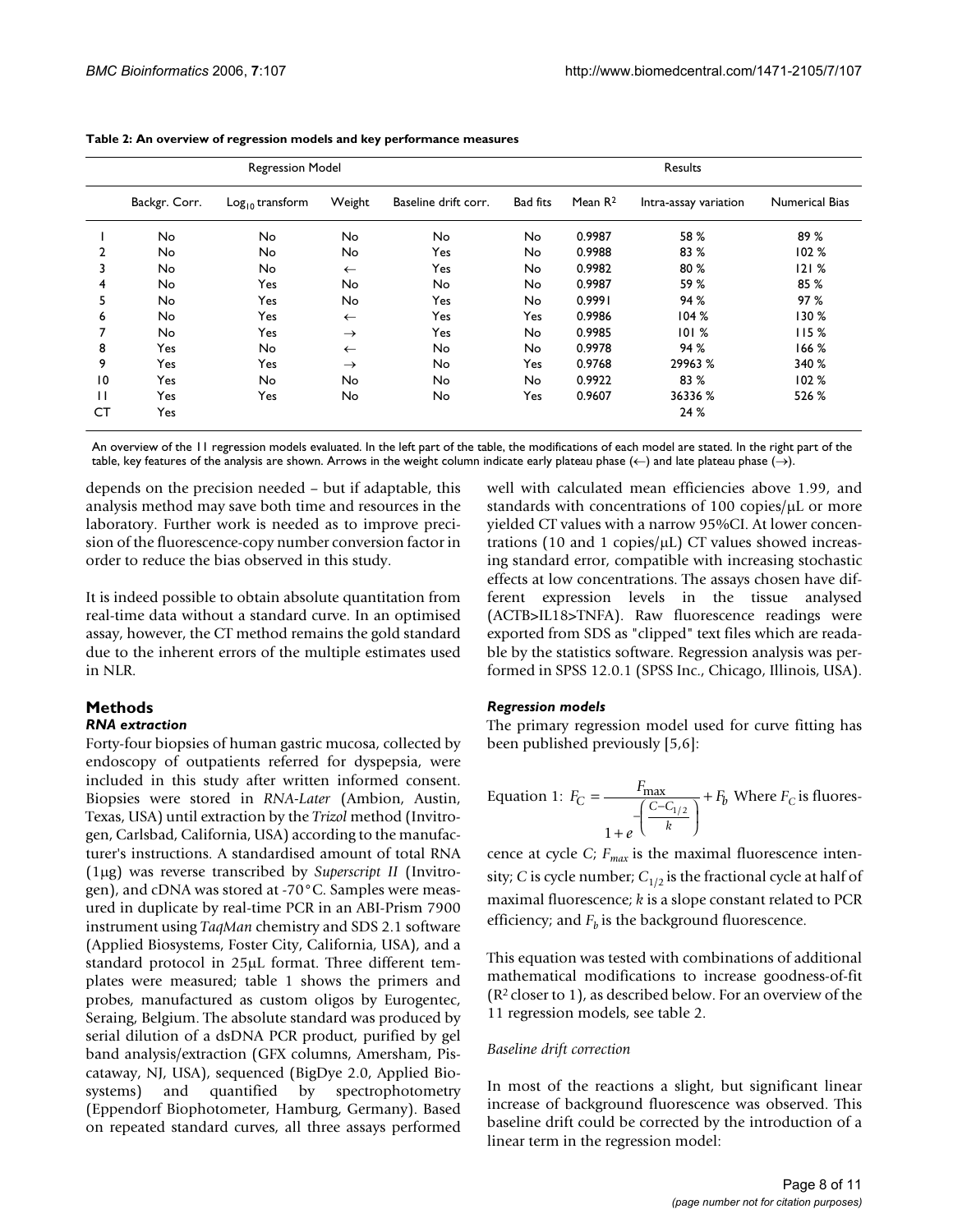| Model change                                | Mean $R^2$ change | Intra-assay variation | <b>Bias</b> |
|---------------------------------------------|-------------------|-----------------------|-------------|
| Backgr. corrected data                      | $-0.0065$         | $+27%$                | $+15%$      |
| $Log10$ transformation                      | 0                 | $+1%$                 | -4%         |
| Correction of baseline drift (linear)       | $+0.0001$         | $+20%$                | -7%         |
| Correction of baseline drift ( $Log_{10}$ ) | $+0.0004$         | $+35%$                | $+12%$      |
| Weight early cycles (RAW)                   | $-0.0006$         | $+3%$                 | $+40%$      |
| Weight early cycles (Backgr. corrected)     | $+0.0056$         | $+11%$                | $+64%$      |
| Weight late cycles                          | $-0.0006$         | +7%                   | $+18%$      |

Performance of model modifications applied to different regression models, evaluated as single modifications. Even though four modifications show better or unchanged mean R<sup>2</sup>, all modifications actually add to the intra-assay variability.

Equation 2:  $F_C = \frac{F_{\text{max}}}{(C_{\text{max}}) + F_b + C \times f}$  where f is a *e*  $F_C = \frac{F_{\text{max}}}{\left(C - C_{1/2}\right)} + F_b + C \times f$ *k*  $=$   $\frac{P_{\text{max}}}{C_{\text{max}}} + F_b$ +  $+F_b+C\times$  $-\left(\frac{C-}{C}\right)$  $\left(\frac{C-C_{1/2}}{k}\right)$ max / 1  $1/2$ 

constant.

#### *Weighted analysis*

In the late plateau phase, a deviation from the sigmoid pattern can be observed with SYBR green chemistry, and unfortunately this tendency seems to be even stronger with TaqMan chemistry. Rutledge addressed this problem by removing such values from the calculation [6]. We preferred a weighted regression – allowing for increase/ decrease of impact of data – rather than removing values completely from the calculations. To automate this process, a "weight function" was devised based on a  $C_{1/2}$  estimate. This function generates a set of weights that is tailored to each specific reaction.

### Equation 3:

$$
\textit{Weight} = 0.24 + \frac{0.76}{1+e^{-\left(\frac{C-C_{1/2}-17}{4.5}\right)}} - \frac{0.95}{1+e^{-\left(\frac{C-C_{1/2}}{1.8}\right)}} + \frac{2}{1+e^{-\left(\frac{C_{1/2}-40}{3}\right)}}
$$

The constant initialises the weight at a base level; the second term gradually increases the weight from around 20 cycles before  $C_{1/2}$ . The third term decreases the weight rapidly at *C*1/2, and the fourth term reduces the impact of the weights at  $C_{1/2}$  above 35.

#### *Log10 transformation*

An alternative way of dealing with late plateau phase drift is  $log_{10}$  transformation of fluorescence data, which changes the profile of the fluorescence curve to a more sigmoid pattern. In  $log_{10}$  transformed fluorescence data, however, the background fluorescence makes the early plateau phase very noisy – so a second, similar weight profile algorithm was devised to lessen the impact of early plateau phase data on the calculations.

#### *Backgr. correction*

The basis of CT analysis is fluorescence data corrected for Backgr. detection (background noise). When exporting data from SDS, two tables are generated, one with raw data (no correction), and one with background subtraction (Backgr. corrected).

#### *Absolute quantitation*

Calculation of the template-related initial fluorescence was made by substitution of C by 0:

Equation 4: 
$$
F_0 = \frac{F_{\text{max}}}{1 + e^{\left(\frac{C_{1/2}}{k}\right)}}
$$

The "optical calibration" was performed by running NLR on the reactions with known copy number (the absolute standard), and a conversion factor *CF* was calculated from the estimated  $F_0$ .

Equation 5: 
$$
CF = \frac{Copynumber}{F_0}
$$

The regression models were written in SPSS syntax. On a decent PC (2.6 GHz P4, 256 MB RAM, XP pro), the algorithm processes an entire 96 reaction plate in less than 2 minutes.

#### *Evaluation of output data*

The three SDS files were subjected to analysis by CT/standard curve and by all 11 NLR algorithms. For each model, a mean R2 was calculated for comparison of goodness of fit between models. The data sets were then subjected to Altman-Bland analysis [18]. Two types of Altman-Bland plots were generated. In the first type, intra-assay variability was evaluated in plots of *numerical* difference between duplicate values (termed "error") vs. mean of the duplicate values. If the error is independent of mean value, the 95th percentile is a measure of the overall intra-assay vari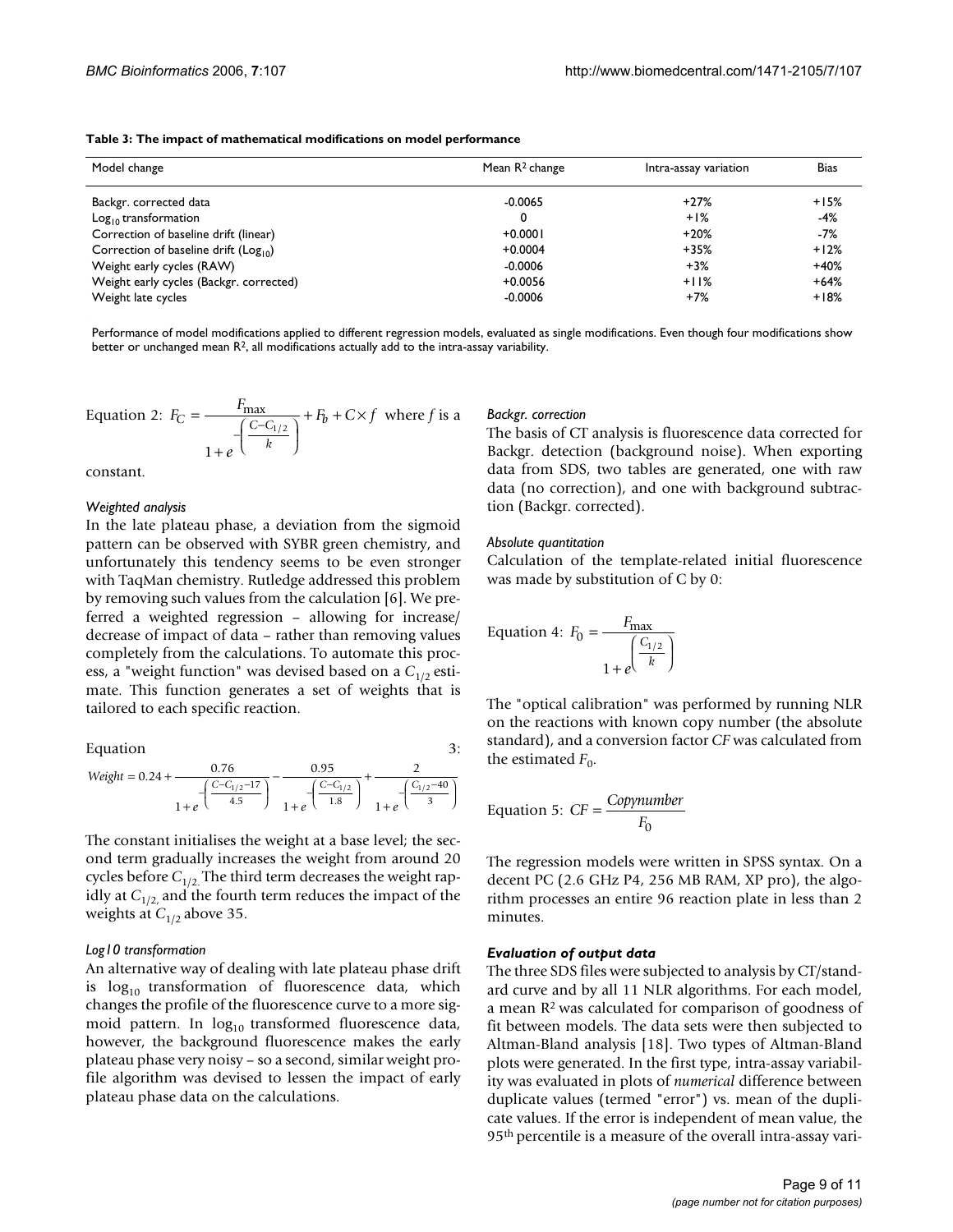ability. If independence is not observed (i.e. patterns are observed in the scatter plot), appropriate transformation of raw data (here: the calculated copy numbers) or partitioned analysis must be applied before the error can be evaluated. The second type of Altman-Bland plot was aimed at evaluation of inter-method agreement (i.e., comparison of NLR vs. CT derived values). Plots of the pointto-point differences (termed "bias") versus the means of results derived by the two methods were inspected and rules of independence applied. The mean of the observed bias values yields a reasonable measure of the systematic error of estimates.

### *Ethics*

The project was recommended by the regional committee of medical research ethics (REK Northern Norway), ref # 200100973-5/IAY/400.

### **Authors' contributions**

RGO conceived of the study, designed the project, and performed the experiments and calculations. All authors contributed in discussion of regression models, conclusions, and in preparation of this paper.

### **Additional files**

All files include 4 sections: A: Imports of raw data into an SPSS data file. B: Performs nonlinear regression on absolute standards for calculation of calibration factor. C: Performs nonlinear regression on all remaining reaction traces. C: Collects data in an SPSS data file and calculates absolute copy numbers for each reaction.

### **Additional material**

### **Additional File 1**

*The original sigmoid model with no modifications, performed on data that were not corrected for background fluorescence.* Click here for file [\[http://www.biomedcentral.com/content/supplementary/1471-](http://www.biomedcentral.com/content/supplementary/1471-2105-7-107-S1.sps) 2105-7-107-S1.sps]

### **Additional File 2**

*As in model 1 but corrected for baseline drift by a linear term in the regression model.* Click here for file [\[http://www.biomedcentral.com/content/supplementary/1471-](http://www.biomedcentral.com/content/supplementary/1471-2105-7-107-S2.sps) 2105-7-107-S2.sps]

### **Additional File 3**

*As in model 2 but the raw data was weighted with impact on the early plateau phase.* Click here for file [\[http://www.biomedcentral.com/content/supplementary/1471-](http://www.biomedcentral.com/content/supplementary/1471-2105-7-107-S3.sps) 2105-7-107-S3.sps]

### **Additional File 4**

As in model 1 but the raw data was transformed with a  $log_{10}$  before NLR. Click here for file [\[http://www.biomedcentral.com/content/supplementary/1471-](http://www.biomedcentral.com/content/supplementary/1471-2105-7-107-S4.sps) 2105-7-107-S4.sps]

### **Additional File 5**

*As in model 4 with addition of baseline drift correction.* Click here for file [\[http://www.biomedcentral.com/content/supplementary/1471-](http://www.biomedcentral.com/content/supplementary/1471-2105-7-107-S5.sps) 2105-7-107-S5.sps]

### **Additional File 6**

*As in model 5 but the raw data was weighted with impact on the early plateau phase.* Click here for file [\[http://www.biomedcentral.com/content/supplementary/1471-](http://www.biomedcentral.com/content/supplementary/1471-2105-7-107-S6.sps) 2105-7-107-S6.sps]

### **Additional File 7**

*As in model 6 but the raw data was weighted with impact on the late plateau phase.* Click here for file [\[http://www.biomedcentral.com/content/supplementary/1471-](http://www.biomedcentral.com/content/supplementary/1471-2105-7-107-S7.sps) 2105-7-107-S7.sps]

### **Additional File 8**

*Raw data corrected for background fluorescence, weight emphasis on the early plateau phase.* Click here for file [\[http://www.biomedcentral.com/content/supplementary/1471-](http://www.biomedcentral.com/content/supplementary/1471-2105-7-107-S8.sps) 2105-7-107-S8.sps]

### **Additional File 9**

*Raw data corrected for background fluorescence, log10 transformed, and weighted with emphasis on late plateau phase.* Click here for file [\[http://www.biomedcentral.com/content/supplementary/1471-](http://www.biomedcentral.com/content/supplementary/1471-2105-7-107-S9.sps) 2105-7-107-S9.sps]

### **Additional File 10**

*Raw data corrected for background fluorescence.* Click here for file [\[http://www.biomedcentral.com/content/supplementary/1471-](http://www.biomedcentral.com/content/supplementary/1471-2105-7-107-S10.sps) 2105-7-107-S10.sps]

### **Additional File 11**

*As in model 10 but the raw data was transformed by log10.* Click here for file [\[http://www.biomedcentral.com/content/supplementary/1471-](http://www.biomedcentral.com/content/supplementary/1471-2105-7-107-S11.sps) 2105-7-107-S11.sps]

### **Acknowledgements**

The project was funded by grants from the Helsenord RHF (SPF 54–04).

### **References**

1. Bustin SA: **[Quantification of mRNA using real-time reverse](http://www.ncbi.nlm.nih.gov/entrez/query.fcgi?cmd=Retrieve&db=PubMed&dopt=Abstract&list_uids=12200227) [transcription PCR \(RT-PCR\): trends and problems.](http://www.ncbi.nlm.nih.gov/entrez/query.fcgi?cmd=Retrieve&db=PubMed&dopt=Abstract&list_uids=12200227)** *J Mol Endocrinol* 2002, **29:**23-39.